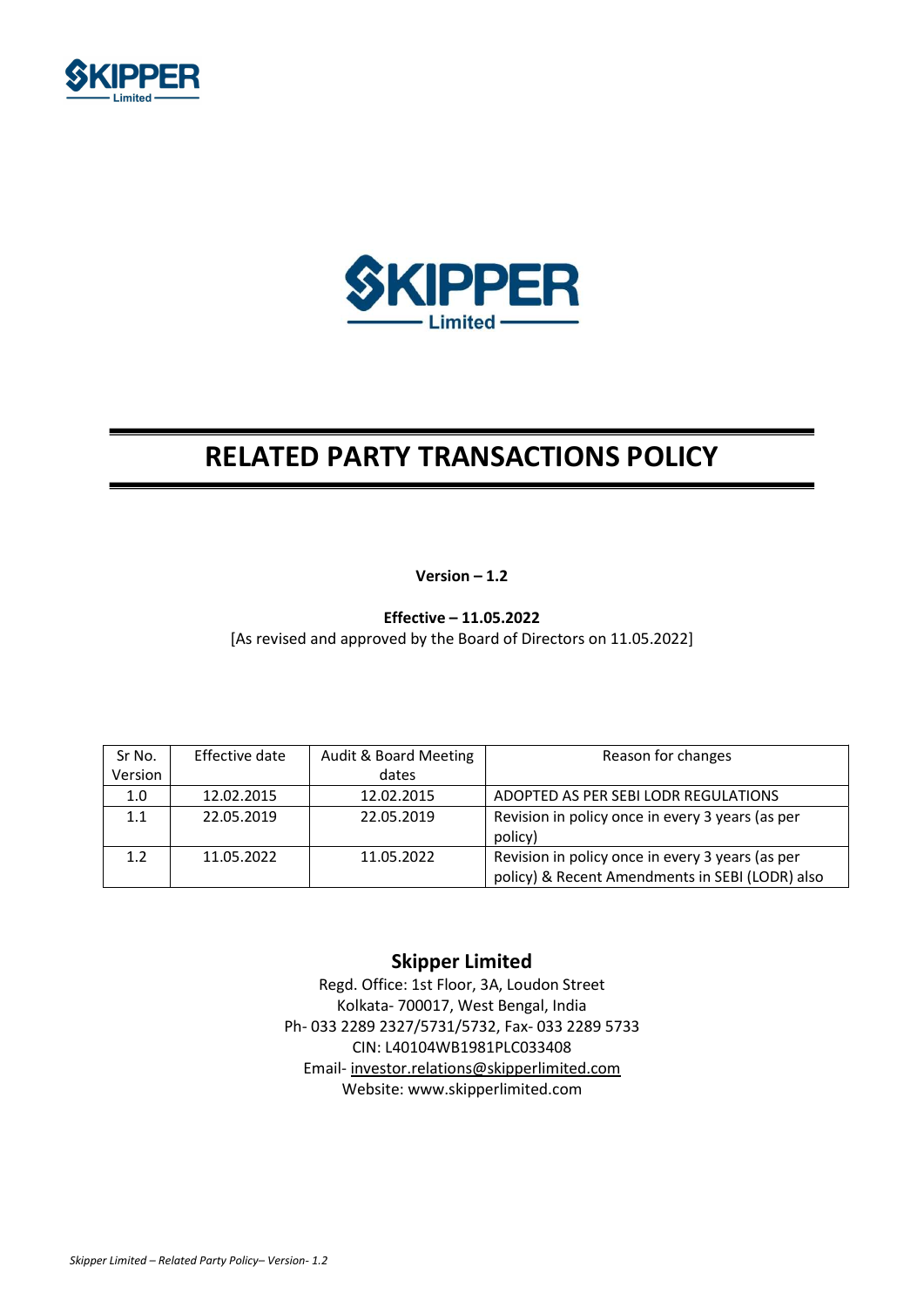

## RELATED PARTY TRANSACTIONS POLICY

## 1. INTRODUCTION & OBJECTIVE OF THE POLICY

Skipper Limited (hereinafter referred to as "Skipper" or "Company") has formulated this policy on dealing with Related Party Transactions and materiality of Related Party Transactions in accordance with Regulation 23 of the SEBI (Listing Obligations and Disclosure Requirements) Regulations, 2015 ("Listing Regulations") (including any amendment or modification thereof) and also to comply with the provisions of Section 188 of the Companies Act, 2013.

The Company believes that any dealings with a related party must be conducted in such a way that no preferential treatment is given and adequate disclosures/ or permissions are made/ sought as required by law and applicable policies of the Company. As such, this policy provides a framework to regulate transactions between the Company and its related parties and also lays down mechanism for identification, approval, review and reporting of such transactions.

This policy is revised version of the Related Party Transaction Policy adopted by the Company from time to time and is effective from 11 May, 2022.

# 2. DEFINITIONS

"Arm's length Transactions" means a transaction between two Related Parties that is conducted as if they are unrelated so that there is no conflict of interest.

"Audit Committee" means Committee of Board of Directors of the Company constituted under provisions of the Listing Regulations and Companies Act, 2013.

"Board" means Board of Directors of the Company.

"Company" means Skipper Limited.

"Key Managerial Personnel" or "KMP" means Key Managerial Personnel as defined under the Companies Act, 2013.

"Material Related Party Transaction" shall mean the following transactions with a Related Party:

|    | <b>Nature of Transactions</b>                                                                                     | Limit for qualifying as Material Related Party<br><b>Transaction</b>                                           |
|----|-------------------------------------------------------------------------------------------------------------------|----------------------------------------------------------------------------------------------------------------|
| 1. | Sale, purchase or supply of any goods or<br>materials, directly or through appointment<br>of agent.               | Exceeding Rs. 1000 crore or 10% of annual<br>consolidated turnover, whichever is lower.                        |
| 2. | Selling or otherwise disposing of or buying<br>property of any kind, directly or through<br>appointment of agent. | Exceeding Rs. 1000 crore or 10% of Net Worth<br>or 10% of annual consolidated turnover,<br>whichever is lower. |
| 3. | Leasing of property of any kind.                                                                                  | Exceeding Rs. 1000 crore or 10% of annual<br>consolidated turnover, whichever is lower.                        |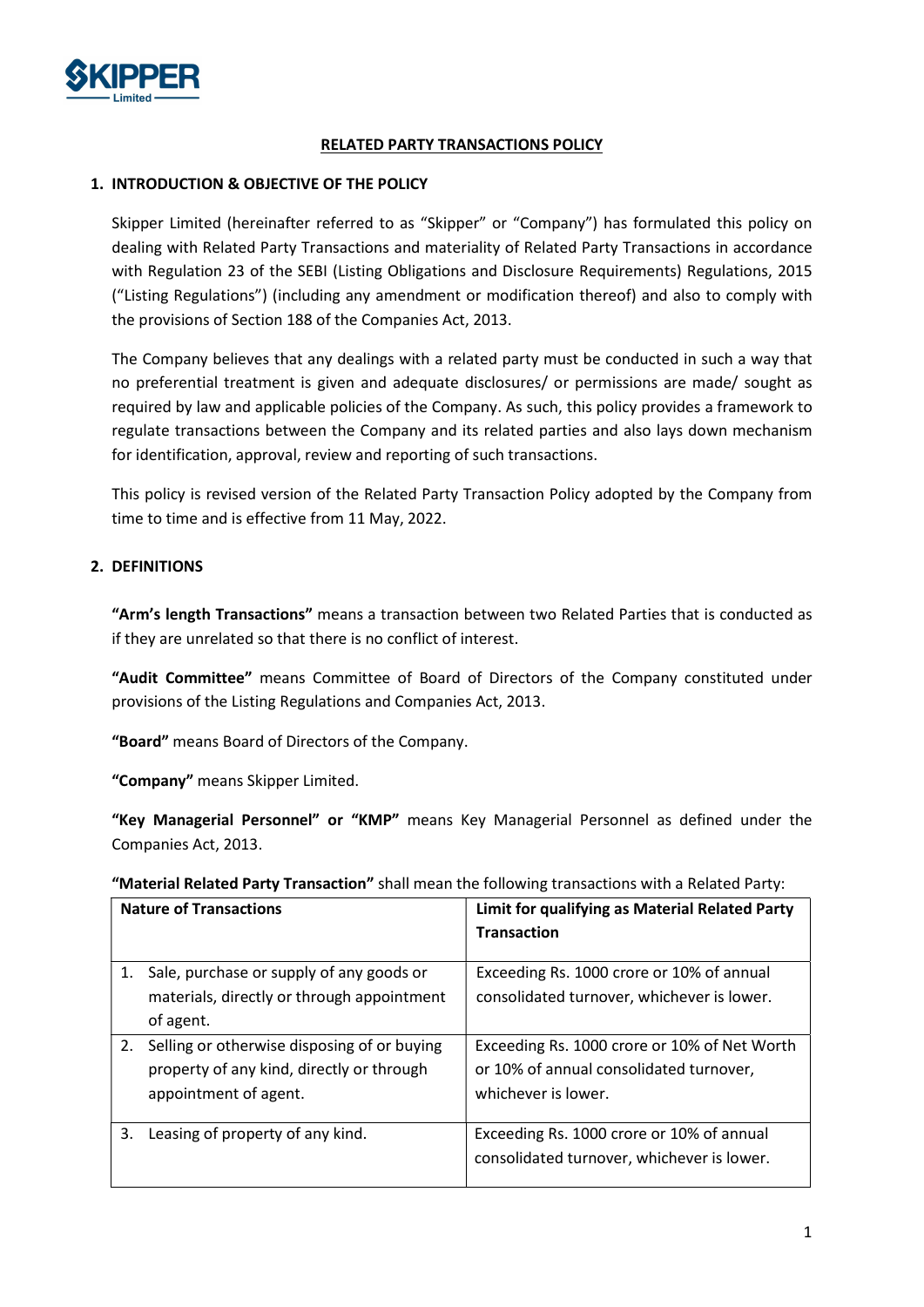

|    | 4. Availing or rendering of any services, directly | Exceeding Rs. 1000 crore or 10% of annual  |
|----|----------------------------------------------------|--------------------------------------------|
|    | or through appointment of agent                    | consolidated turnover, whichever is lower. |
|    |                                                    |                                            |
| 5. | Appointment of any related party to any            | Monthly remuneration exceeding Rupees      |
|    | office or place of profit in the Company, its      | 2,50,000 per month.                        |
|    | subsidiary company or associate company.           |                                            |
|    | 6. Underwriting the subscription of any            | Remuneration exceeding 1% of net worth     |
|    | securities or derivatives thereof, of the          |                                            |
|    | Company                                            |                                            |
| 7. | Payments made with respect to brand usage          | Exceeding 5% of the annual consolidated    |
|    | or royalty                                         | turnover of the Company                    |
|    |                                                    |                                            |
| 8. | Any other transaction with related parties,        | Exceeding Rs. 1000 crore or 10% of annual  |
|    | other than those covered above, resulting in       | consolidated turnover, whichever is lower. |
|    | transfer of resources, obligations or services     |                                            |
|    |                                                    |                                            |

Note:

- a. The limits specified in points (1) to (4) and point (7) & (8) shall apply for transaction or transactions to be entered into either individually or taken together with the previous transactions during a financial year.
- b. The turnover or net worth referred in the above points shall be computed on the basis of the audited financial statement of the preceding financial year

Further, transaction with a related party shall be construed to include single transaction or a group of transactions in a contract

"Material Modification" will mean and include any modification to an existing related party transaction having variance of 20% of the existing limit as sanctioned by the Audit Committee / Board / Shareholders, as the case may be or such modification which would make the transaction less favourable to the Company.

"Ordinary course of business" means the usual transactions, customs and practices undertaken by the Company to conduct its business operations and activities and includes all such activities which the Company can undertake as per its Memorandum & Articles of Association. It also includes all such activities which the Company shall undertake in furtherance of the objects as stated in Memorandum of Association of the Company.

"Policy" means this Policy on Related Party Transactions along with regulatory amendments in its respect.

"Relative" means relative as defined under the Companies Act, 2013, and Rules prescribed thereunder as amended from time to time.

"Related Party" means a related party as defined under Section 2 of the Companies Act, 2013 and under Regulation  $2(1)(zb)$  of the Listing Regulations and/or under the applicable Accounting Standards, as amended from time to time.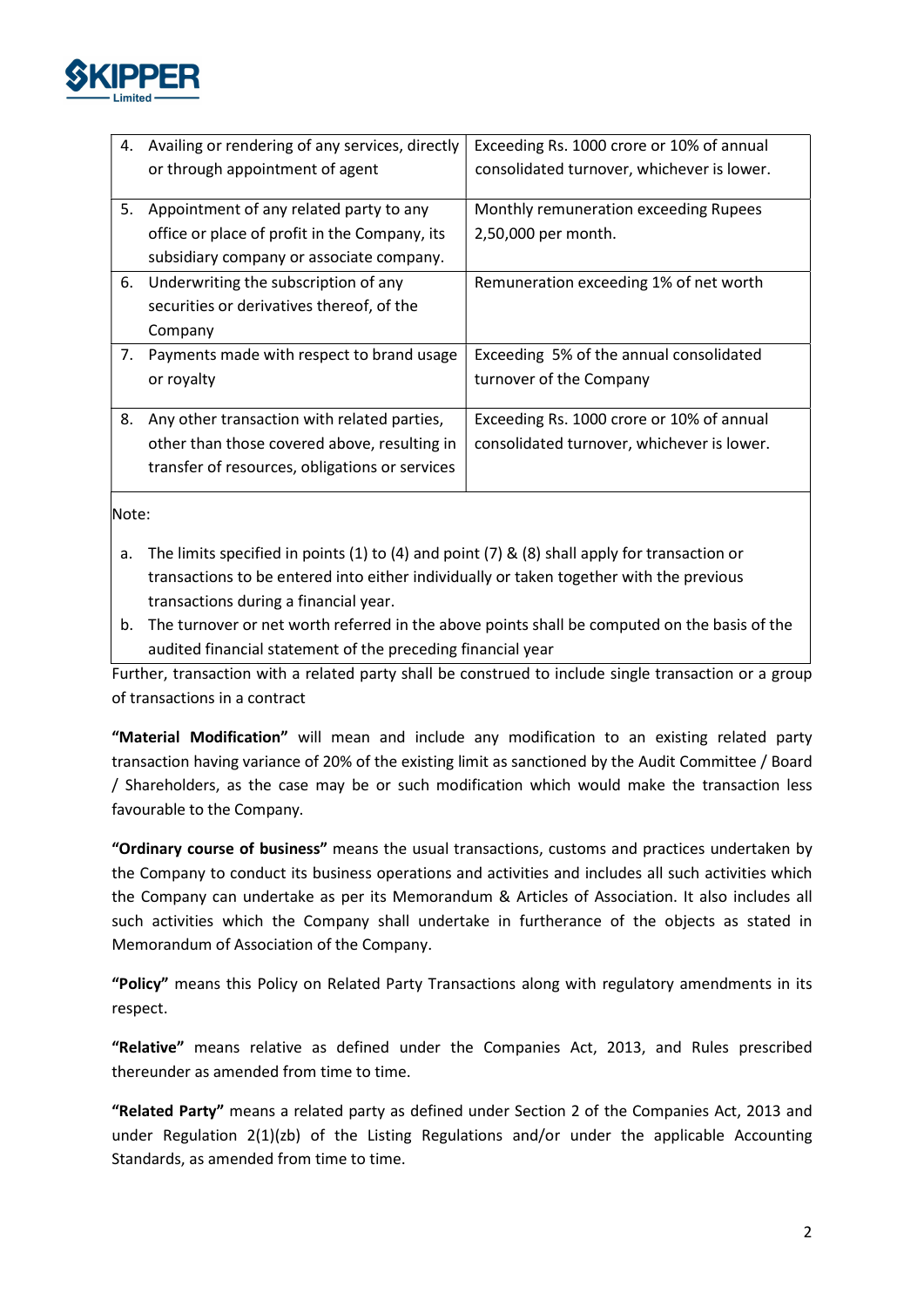

"Related Party Transaction" ("RPT") shall mean such transactions as specified under Section 188 of the Companies Act, 2013 or Rules made thereunder and under Regulation  $2(1)(zc)$  of the Listing Regulations, including any amendment or modification thereof.

Regulation 2(1)(zc) states that "related party transaction" means a transaction involving a transfer of resources, services or obligations between:

- (i) A listed entity or any of its subsidiaries on one hand and a related party of the listed entity or any of its subsidiaries on the other hand; or,
- (ii) A listed entity or any of its subsidiaries on one hand, and any other person or entity on the other hand, the purpose and effect of which is to benefit a related party of the listed entity or any of its subsidiaries, with effect from April 1, 2023, regardless of whether a price is charged and a "transaction" with a related party shall be construed to include a single transaction or a group of transactions in a contract.

Provided that the following shall not be a related party transaction:

- a) The issue of specified securities on a preferential basis, subject to compliance of the requirements under the Securities and Exchange Board of India (Issue of Capital and Disclosure Requirements) Regulations, 2018;
- b) The following corporate actions by the listed entity which are uniformly applicable/offered to all shareholders in proportion to their shareholding:
	- i. Payment of dividend
	- ii. Subdivision or consolidation of securities
	- iii. Issuance of securities by way of a rights issue or a bonus issue; and
	- iv. Buy-back of securities.
- c) acceptance of fixed deposits by banks/Non-Banking Finance Companies at the terms uniformly applicable/offered to all shareholders/public, subject to disclosure of the same along with the disclosure of related party transactions every six months to the stock exchange(s), in the format as specified by the Board

Provided further that this definition shall not be applicable for the units issued by mutual funds which are listed on a recognised stock exchange(s)

Further, unless the context otherwise requires, words and expressions used in this policy and not defined herein but defined in the Companies Act, 2013/ Listing Regulations as may be amended from time to time and shall have the meaning respectively assigned to them therein.

# 3. IDENTIFICATION OF POTENTIAL RELATED PARTY TRANSACTIONS

Each director and Key Managerial Personnel is required to give notice of disclosure of interest under section 184 of the Companies Act 2013, along with their list of relatives to the Company. The Company shall collate the data and shall at all times maintain database of Company's Related Parties and shall ensure that no transaction is entered into with any Related Party without requisite approvals.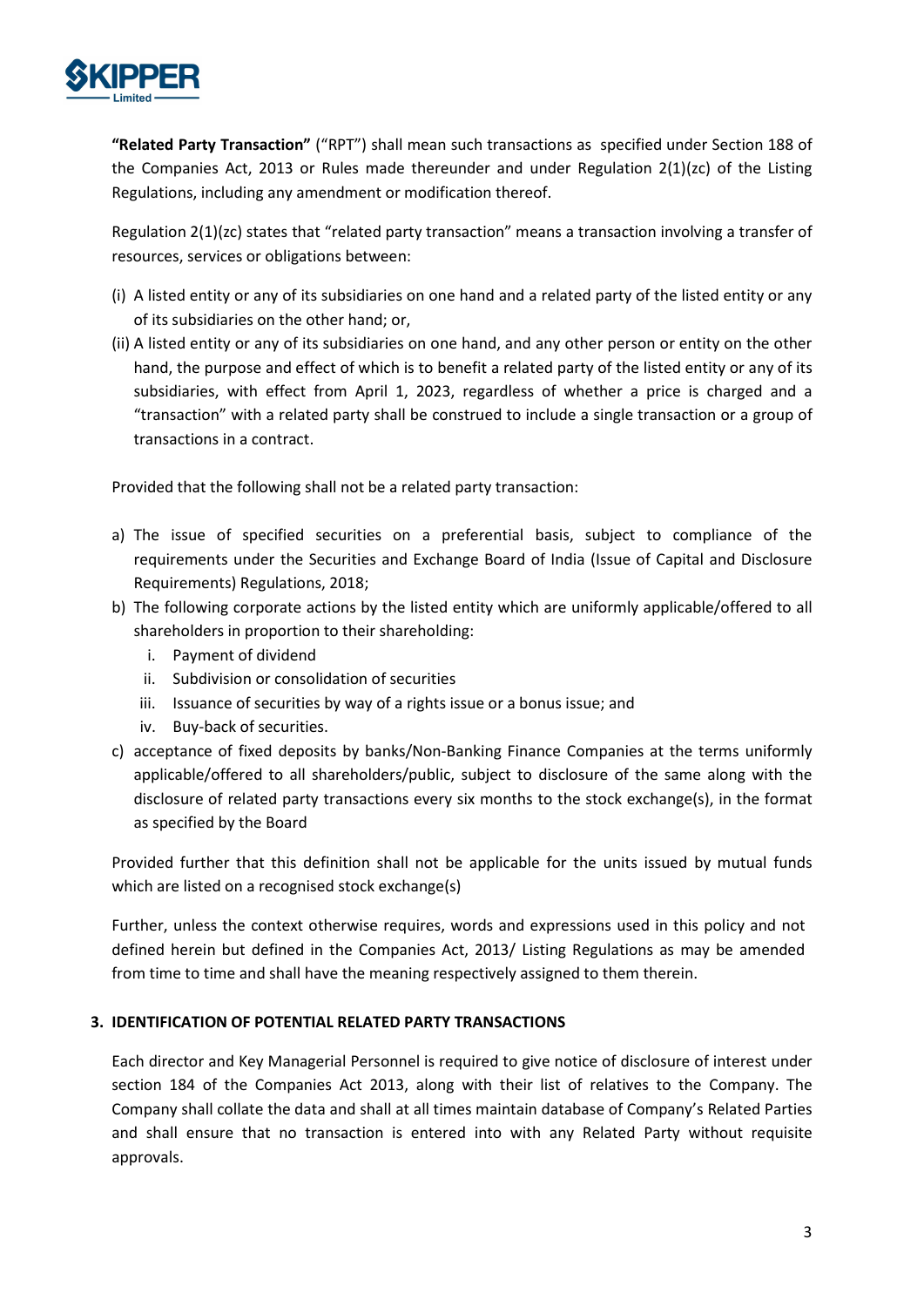

Further each director, KMP is also responsible for providing notice to the Board or Audit Committee of any potential RPT involving him or her or his or her relative, including any additional information about the transaction that Board/Audit Committee may reasonably request.

# 4. FACTORS TO BE CONSIDERED WHILE GRANTING APPROVAL TO RELATED PARTY TRANSACTIONS

The Audit Committee/Board will consider the following factors, among others, to the extent relevant to the RPT while granting the approval-

- Whether the terms of the RPT are fair and on arm's length basis to the Company and would apply on the same basis if the transaction did not involve a Related Party;
- Whether there are any compelling business reasons for the Company to enter into the RPT and the nature of alternative transactions, if any;
- Whether the RPT would affect the independence of an Independent Director;
- Whether the transaction qualifies to be a transaction in ordinary course of business;
- Whether the transaction is in the interest of the Company;
- Whether the RPT would present an improper conflict of interest for any director or Key Managerial Personnel of the Company, taking into account the terms and size of the transaction, the purpose and timing of the transaction, the direct or indirect nature of the transaction, Key Managerial Personnel's or other Related Party's interest in the transaction.

# 5. PROCEDURE FOR APPROVAL OF RELATED PARTY TRANSACTIONS (a) AUDIT COMMITTEE APPROVAL

- The RPT would be approved by only the Independent members of Audit Committee as per Regulation 23(2) of SEBI (LODR) Regulation, 2013.
- All Related Party Transactions and their subsequent material modifications shall require prior approval of the Audit Committee whether at a meeting or by resolution by circulation or any other manner as provided by the Companies Act, 2013 along with Rules made thereunder, or by Secretarial Standards, or as per Regulation 23(2) of SEBI (LODR) Regulations, 2013. Prior approval of the Audit Committee shall also be required for the following Related Party Transactions:

 (a) a related party transaction to which the subsidiary of the Company is a party but the Company is not a party, shall require prior approval of the audit committee of the Company, if the value of such transaction whether entered into individually or taken together with previous transactions during a financial year exceeds 10% of the annual consolidated turnover, as per the last audited financial statements of the Company;

(b) with effect from April 1, 2023, a related party transaction to which the subsidiary of the Company is a party but the Company is not a party, shall require prior approval of the audit committee of the Company, if the value of such transaction whether entered into individually or taken together with previous transactions during a financial year, exceeds 10% of the annual standalone turnover, as per the last audited financial statements of the subsidiary.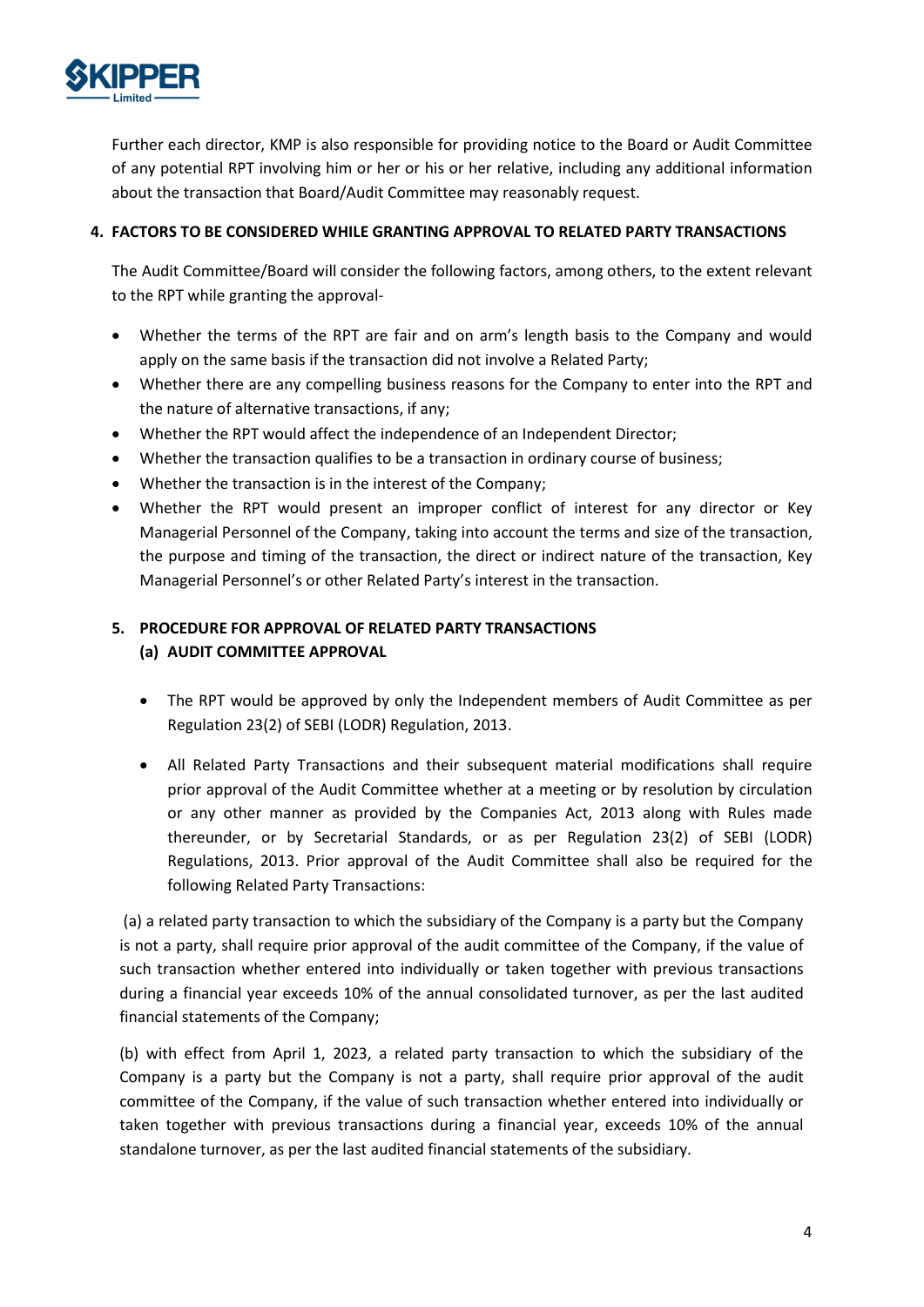

In case any member of the Committee is interested in the transaction proposed for approval, the interested member shall abstain from voting and only the dis-interested members shall vote on the resolution.

- The Committee may grant an omnibus approval for RPT which are repetitive in nature and subject to such criteria/conditions as mentioned under the Companies Act, 2013 and Rules made thereunder and under Regulation 23(3) of Listing Regulations and such other conditions as it may consider necessary in the interest of the Company. Such omnibus approvals shall be valid for a period not exceeding one year and shall require fresh approval after the expiry of one year.
- The omnibus approval shall mention important relevant information such as names of related parties, nature and period of transaction, maximum amount of transactions that can be entered into and indicative base price or current contracted price along with formula for variation in the price and such other conditions as the Audit committee may deem fit.
- Company shall provide the following information, for review of the audit committee for approval of a proposed RPT:

i. Type, material terms and particulars of the proposed transaction;

ii Name of the related party and its relationship with the company or its subsidiary, including nature of its concern or interest (financial or otherwise);

iii. Tenure of the proposed transaction (particular tenure shall be specified);

iv. Value of the proposed transaction;

v. The percentage of the company's annual consolidated turnover, for the immediately preceding financial year, that is represented by the value of the proposed transaction (and for a RPT involving a subsidiary, such percentage calculated on the basis of the subsidiary's annual turnover on a standalone basis shall be additionally provided);

vi. If the transaction relates to any loans, inter-corporate deposits, advances or investments made or given by the company or its subsidiary:

- (a) details of the source of funds in connection with the proposed transaction;
- (b) where any financial indebtedness is incurred to make or give loans, inter-corporate deposits, advances or investments,
	- nature of indebtedness;
	- cost of funds; and
- tenure;
- (c) applicable terms, including covenants, tenure, interest rate and repayment schedule, whether secured or unsecured; if secured, the nature of security; and
- (d) the purpose for which the funds will be utilized by the ultimate beneficiary of such funds pursuant to the RPT.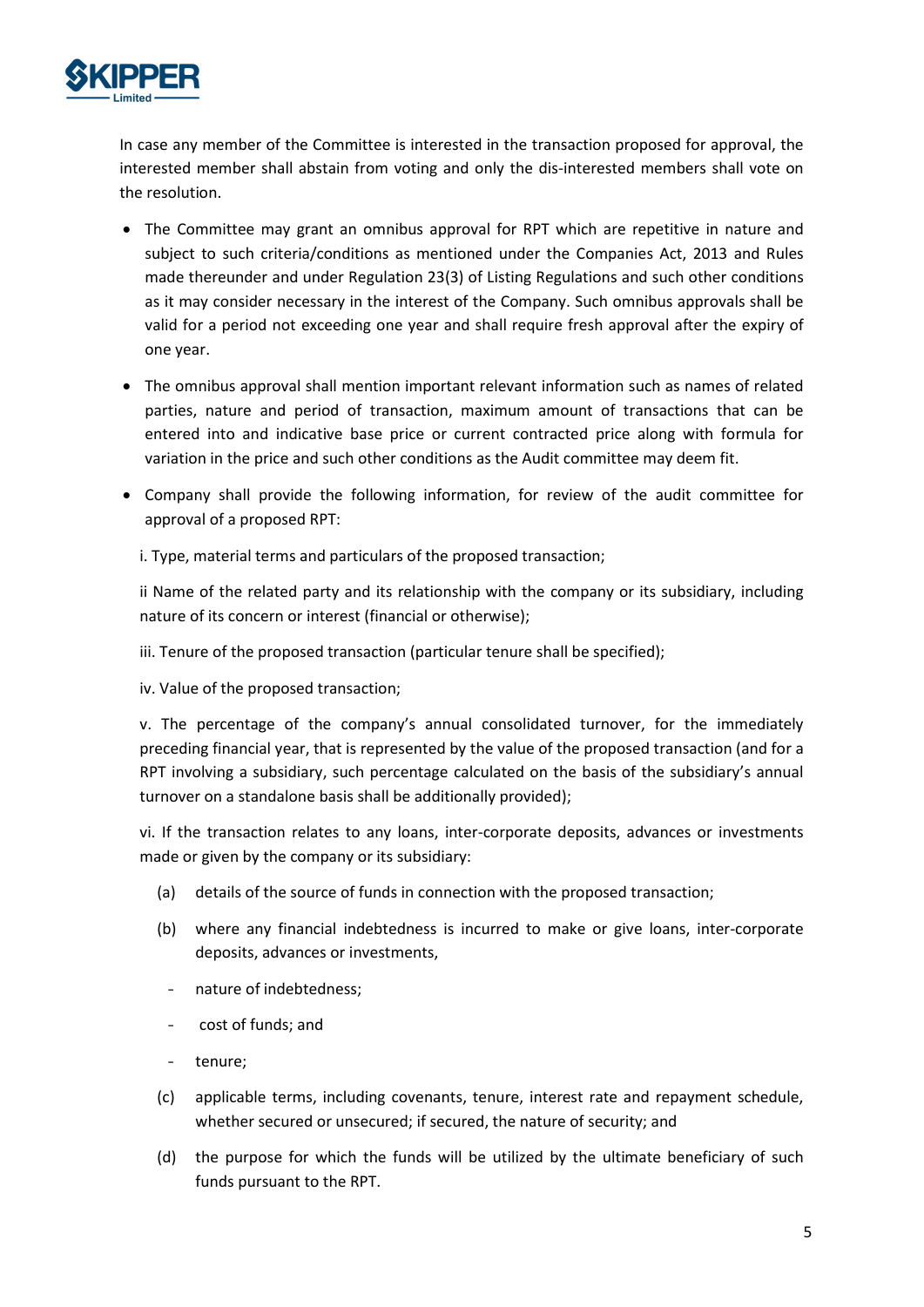

vii. Justification as to why the RPT is in the interest of the listed entity;

viii. A copy of the valuation or other external party report, if any such report has been relied upon;

ix. Percentage of the counter-party's annual consolidated turnover that is represented by the value of the proposed RPT on a voluntary basis;

x. Any other information that may be relevant

- The basic criteria for providing omnibus approval shall be that the proposed transactions are repetitive in nature and are in the interest of the Company.
- In case the need for Related Party Transaction cannot be foreseen, audit committee may grant omnibus approval for such transactions subject to their value not exceeding Rupees one crore per transaction.
- Any member of the Audit Committee having potential interest in any RPT shall recuse himself and abstain from discussing and voting on the approval of the concerned RPT.
- The Audit committee shall review on a quarterly basis, the details of RPT entered into by the Company pursuant to each of the omnibus approvals given. In connection with any review of RPT, the committee has authority to modify or waive any requirement of this policy. The audit committee shall also review the status of long-term (more than one year) or recurring RPTs on an annual basis.
- Such omnibus approvals shall be valid for a period not exceeding one year and shall require fresh approvals after the expiry of one year.
- Omnibus approval shall not be made for transactions in respect of selling or disposing of the undertaking of the company.
- The Audit Committee shall recommend the RPT for approval of Board of Directors/ Shareholders as may be required.

## (b) APPROVAL OF BOARD OF DIRECTORS

 The Board shall approve such RPT as are required to be approved under section 188 of the Companies Act 2013 and/or Listing Regulations and/or transactions referred to it by the Audit Committee.

However, approval of the Board will not be required in case of transactions entered into by the company in its ordinary course of business and at arm's length.

 All material related party transactions and subsequent material modifications shall require approval of Board of Directors of the Company.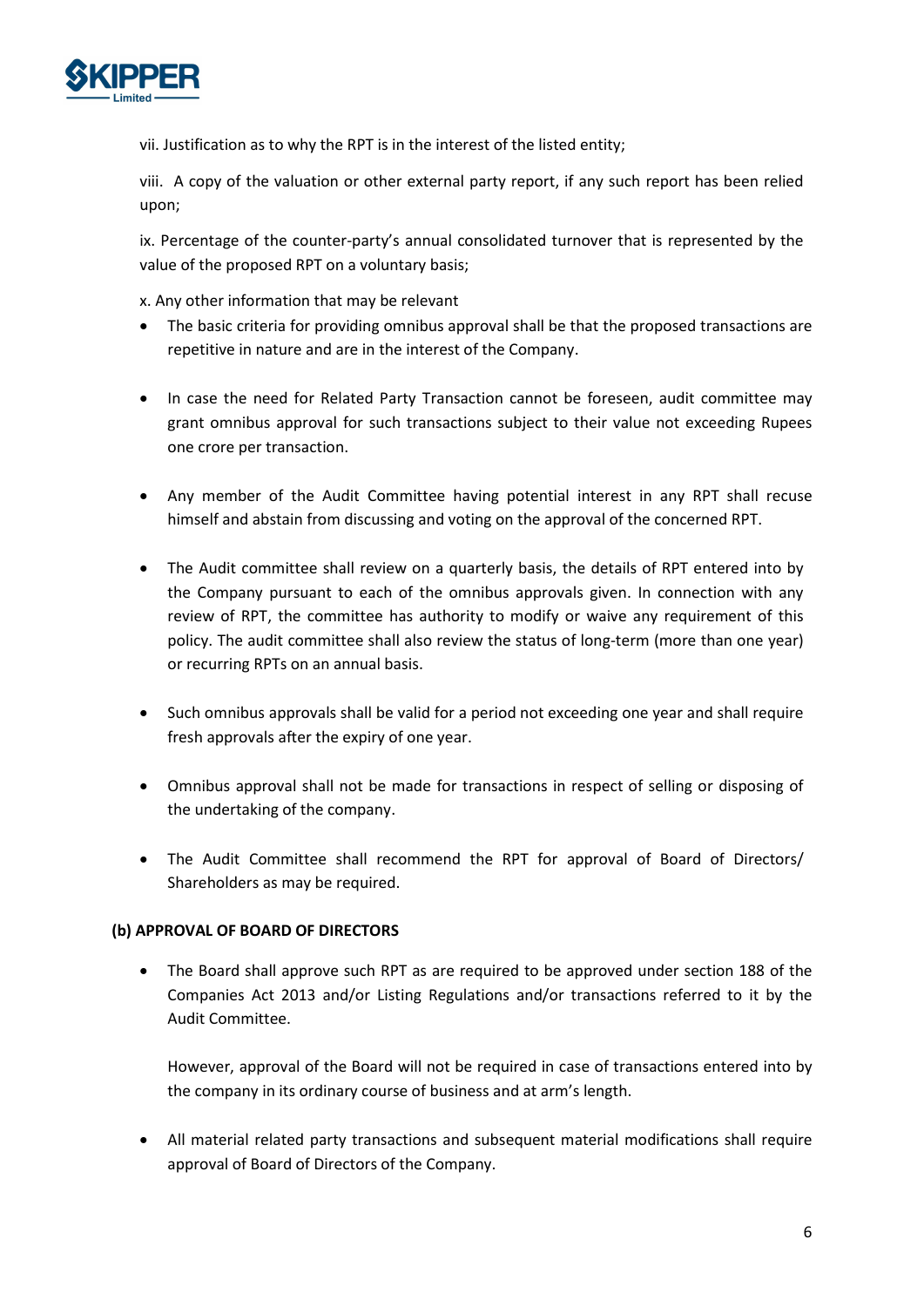

- Any member of the Board having potential interest in any RPT shall recuse himself and abstain from discussing and voting on the approval of Related Party Transaction.
- The Company may, if considered necessary, and if required by the Board of Directors or Audit Committee, seek external opinion in order to determine if the Related Party Transaction is in the Ordinary Course of Business and/or is at Arm's Length Price.

## (c) APPROVAL OF SHAREHOLDERS

- All Material RPTs and subsequent material modifications as defined in this Policy require prior approval of the shareholders through a resolution.
- All entities falling under the definition of "related parties" shall not vote to approve such resolution whether the entity is a party to the particular transaction or not.
- Information to be provided to shareholders for consideration of RPTs: The notice being sent to the shareholders seeking approval for any proposed RPT shall, in addition to the requirements under the Companies Act, 2013, include the following information as a part of the explanatory statement:
	- a. A summary of the information provided by the management of the listed entity to the audit committee;
	- b. Justification for why the proposed transaction is in the interest of the listed entity;
	- c. Where the transaction relates to any loans, inter-corporate deposits, advances or investments made or given by the listed entity or its subsidiary, the details specified under point 4(f) above; (The requirement of disclosing source of funds and cost of funds shall not be applicable to listed banks/NBFCs.)
	- d. A statement that the valuation or other external report, if any, relied upon by the listed entity in relation to the proposed transaction will be made available through the registered email address of the shareholders;
	- e. Percentage of the counter-party's annual consolidated turnover that is represented by the value of the proposed RPT, on a voluntary basis;
	- f. Any other information that may be relevant.

## 6. RELATED PARTY TRANSACTIONS NOT APPROVED UNDER THIS POLICY

In the event the Company becomes aware of a RPT with a Related Party that has not been approved as per this Policy, the matter shall be reviewed by the Audit Committee. The Committee shall consider all of the relevant facts and circumstances regarding the RPT, and shall evaluate all options available to the Company, including ratification by it or recommending the Board for their ratification or seeking approval of Shareholders, revision or termination of the RPT. The Committee shall also examine the facts and circumstances pertaining to the failure of reporting such RPT to the Committee under this Policy, and shall take any such action it deems appropriate.

The Committee has authority to modify or waive any procedural requirements of this Policy.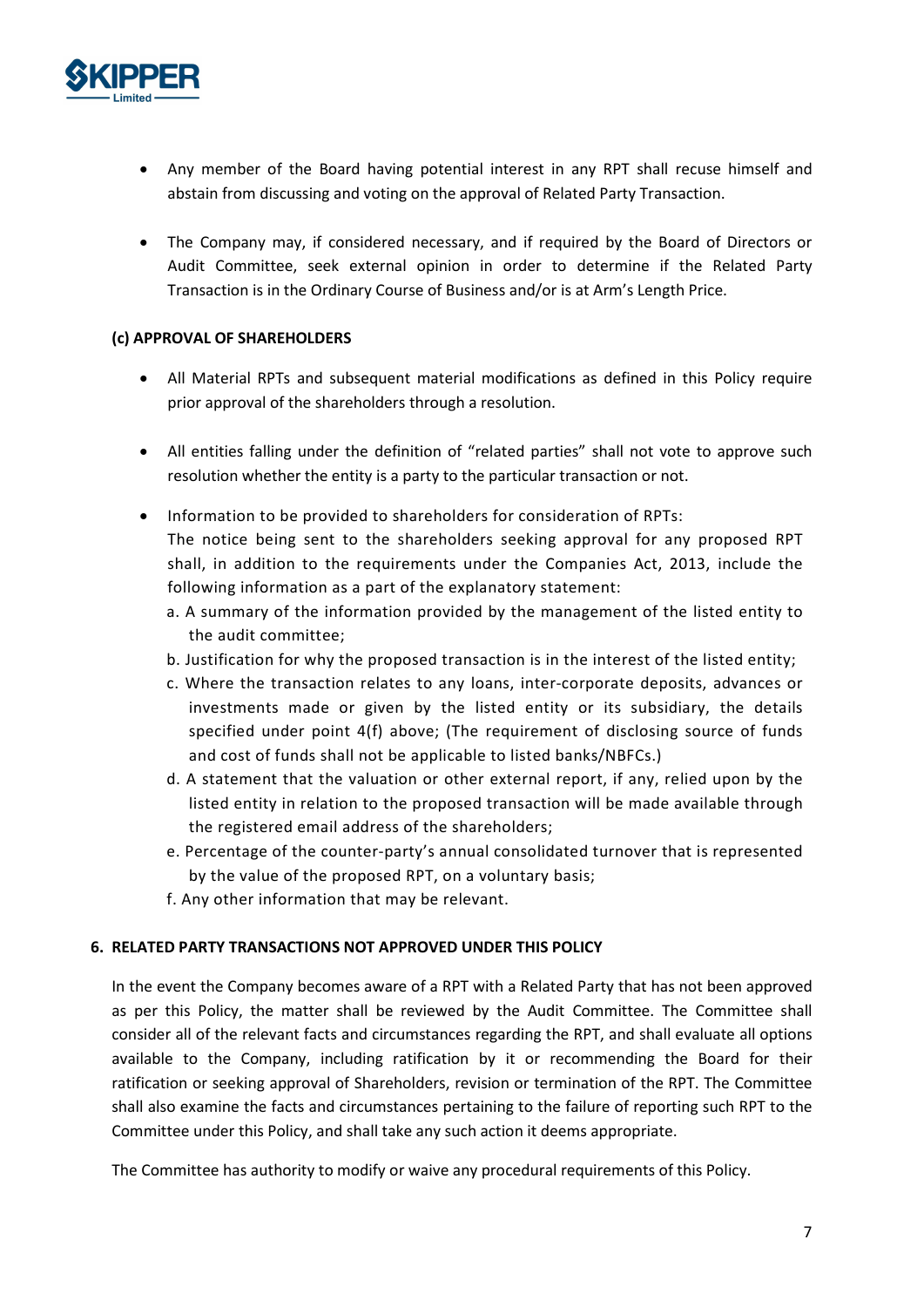

## Following transactions not to be considered as Related Party Transactions:

Notwithstanding the foregoing, the following Related Party Transactions shall not require approval of Audit Committee, Board of Directors or Shareholders:

- a. Any transaction that involves the providing of compensation in connection with his or her **DER**<br>inthstanding the foregoing, the following Related Party Transactions:<br>ithstanding the foregoing, the following Related Party Transactions shall not require approval of<br>Committee, Board of Directors or Shareholders:<br>A reimbursement of reasonable business and travel expenses incurred in the ordinary course of business.
- b. Reimbursement made of expenses incurred by a Related Party for business purpose of the Company, or Reimbursement received for expenses incurred by the Company on behalf of a Related Party.
- c. Reimbursement of pre-incorporation expenses incurred by or on behalf of a Related Party.
- d. Any transaction in which the Related Party's interest arises solely from ownership of securities issued by the Company and all holders of such securities receive the same benefits pro rata as the Related Party.
- e. Any other exception which is consistent with the Applicable Laws, including any rules or regulations made thereunder, and does not require prior approval by the Audit Committee.
- f. Transactions entered into between the Company and its wholly owned subsidiary whose accounts are consolidated with the Company and placed before the shareholders at the general meeting for approval.
- g. Transactions entered into between two wholly-owned subsidiaries of the company whose accounts are consolidated with the company and placed before the shareholders at the general meeting for approval.

## 7. DISCLOSURES & REPORTING

- Particulars of contracts or arrangements with related parties referred to in Section 188 of the Companies Act, 2013 shall be disclosed in the Director's Report in the prescribed format along with justification for entering into such contracts or arrangements.
- Details of all Material RPT shall be disclosed in the Corporate Governance report on a quarterly basis and submitted to Stock Exchange.
- The Company shall disclose the policy on dealing with RPT on its website and a web link thereto shall be provided in the Annual Report of the Company as prescribed in Schedule V of the SEBI (LODR) Regulations, 2015.
- The Company shall disclose materially significant RPT, which might have potential conflict with interest of the Company in the Annual Report.